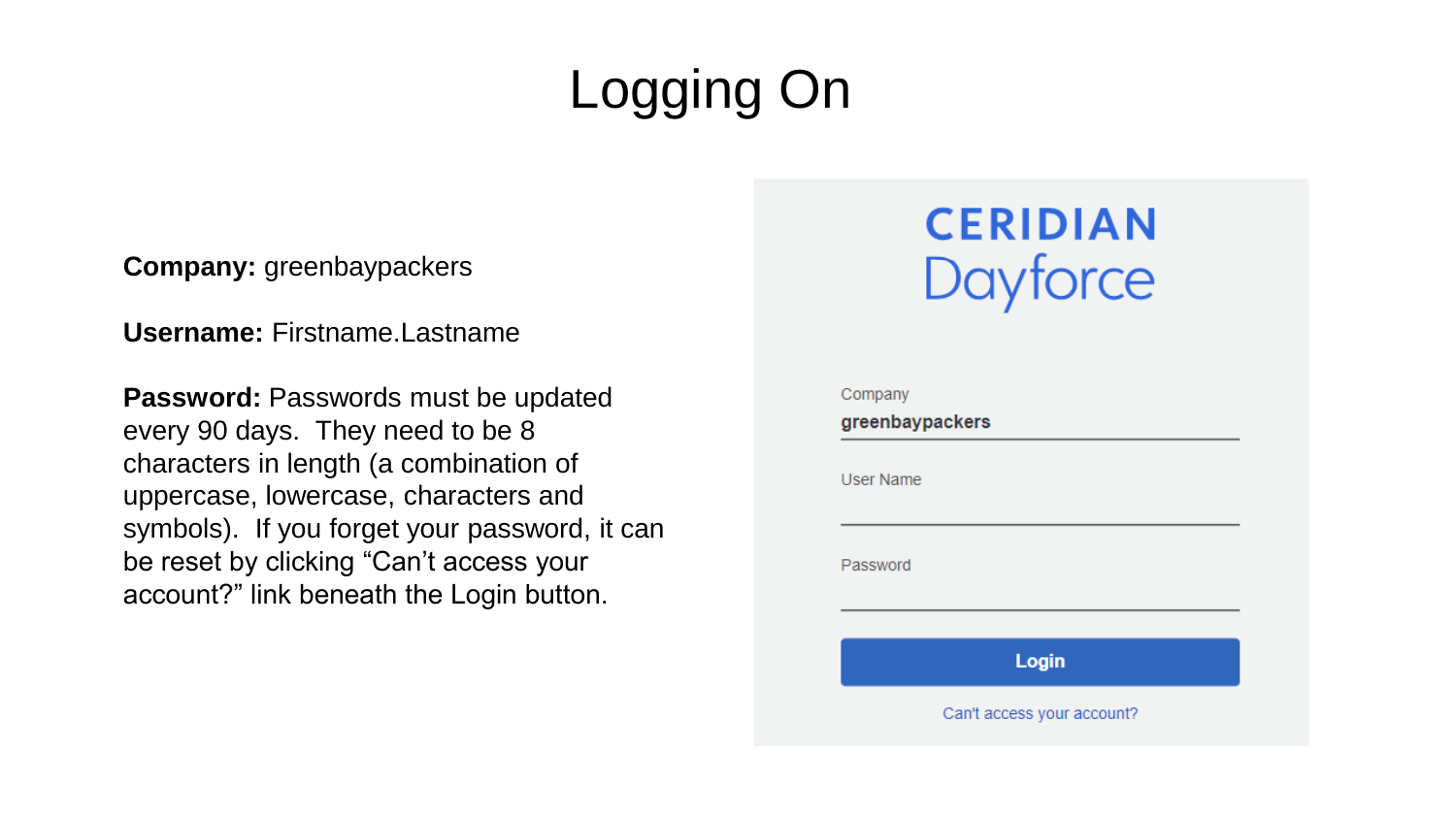### Step 1: Click Calendar

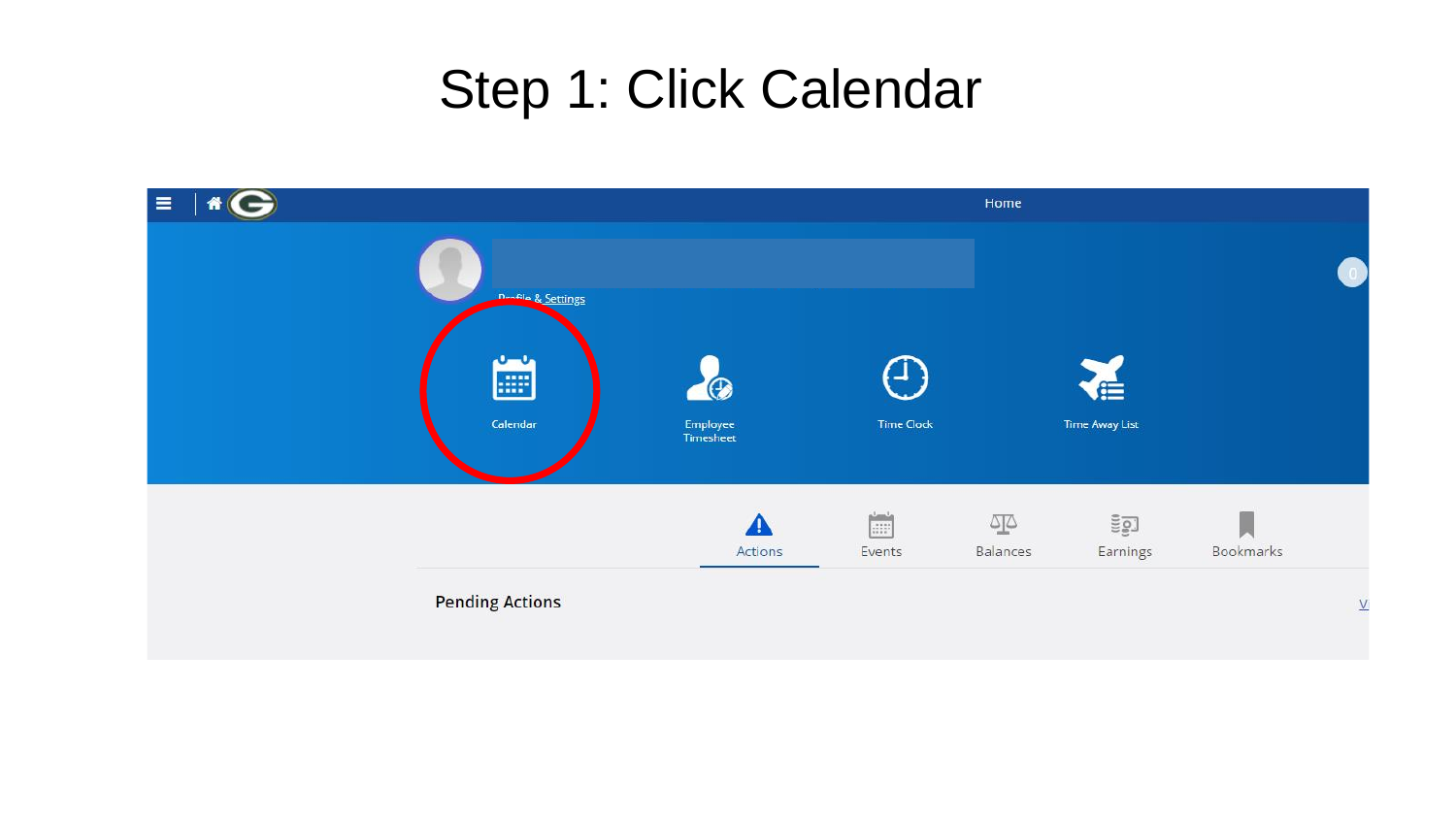## If "Calendar" Doesn't Appear on Your Homepage…



- Click the 3 bars at the top left corner of the page
- Click on Work in the drop down menu
- Select Calendar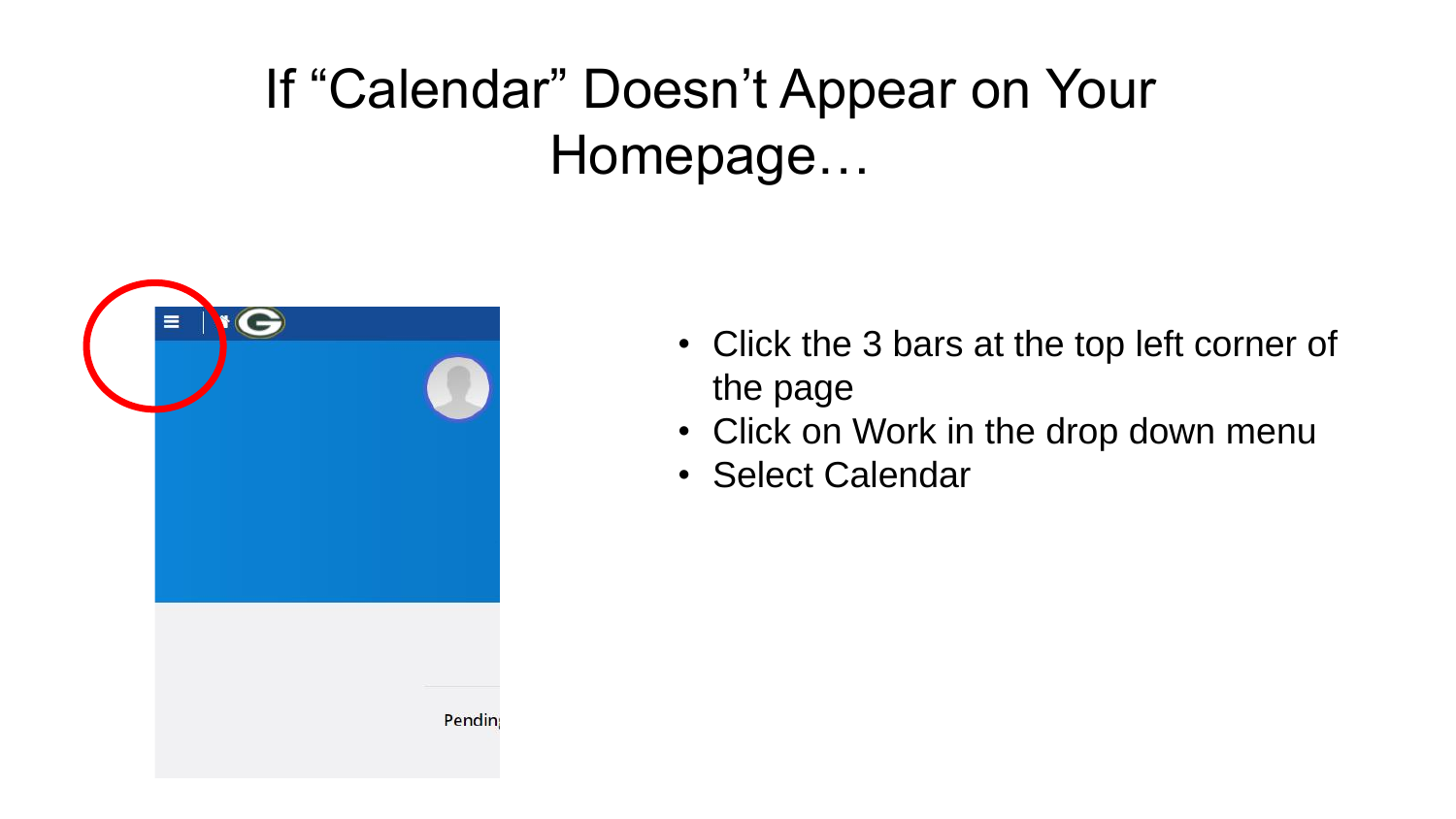#### Step 2: Click a Date

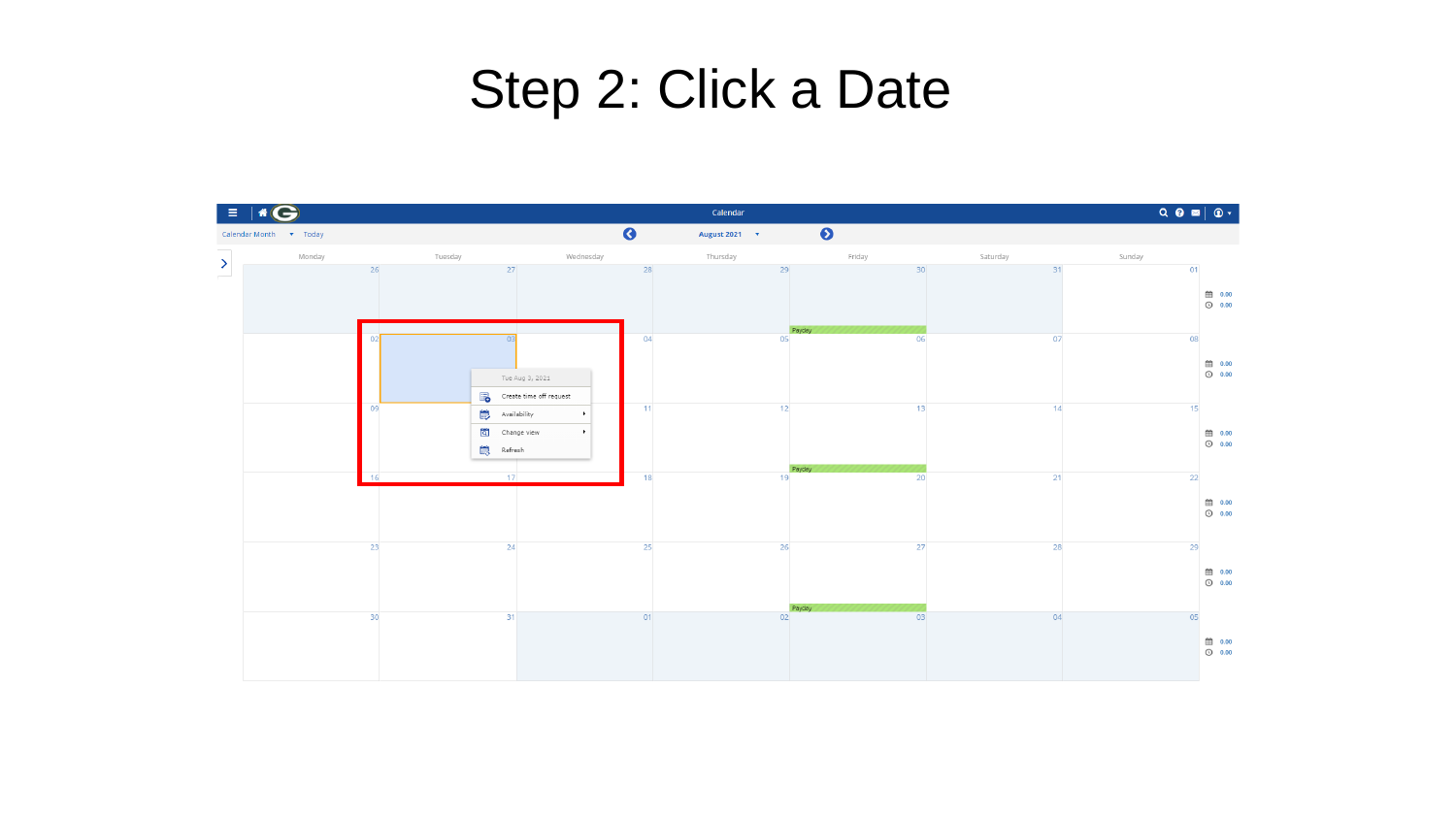#### Step 3: Hover Over Availability

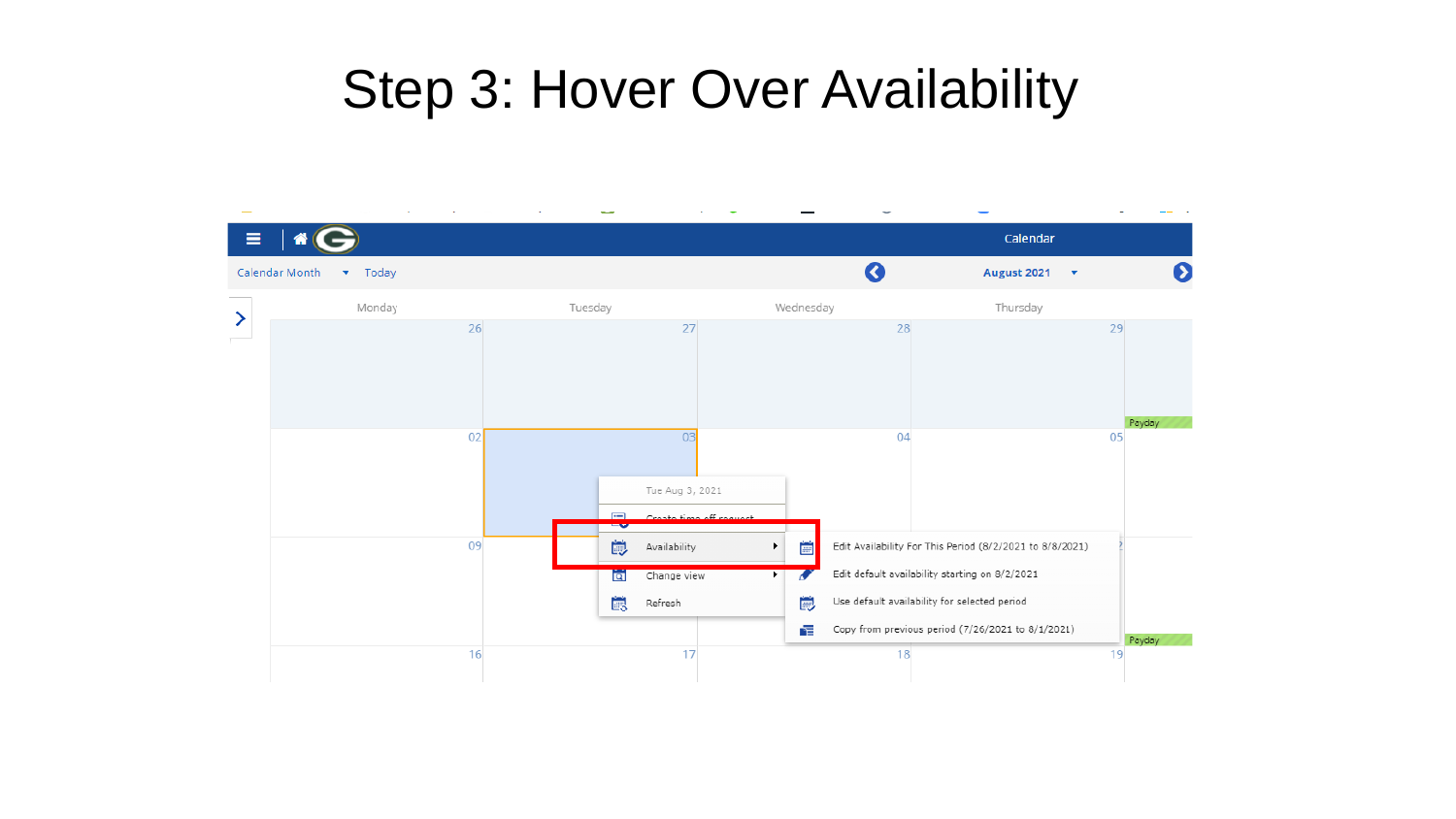### Step 4: Click Edit Availability for Pay Period

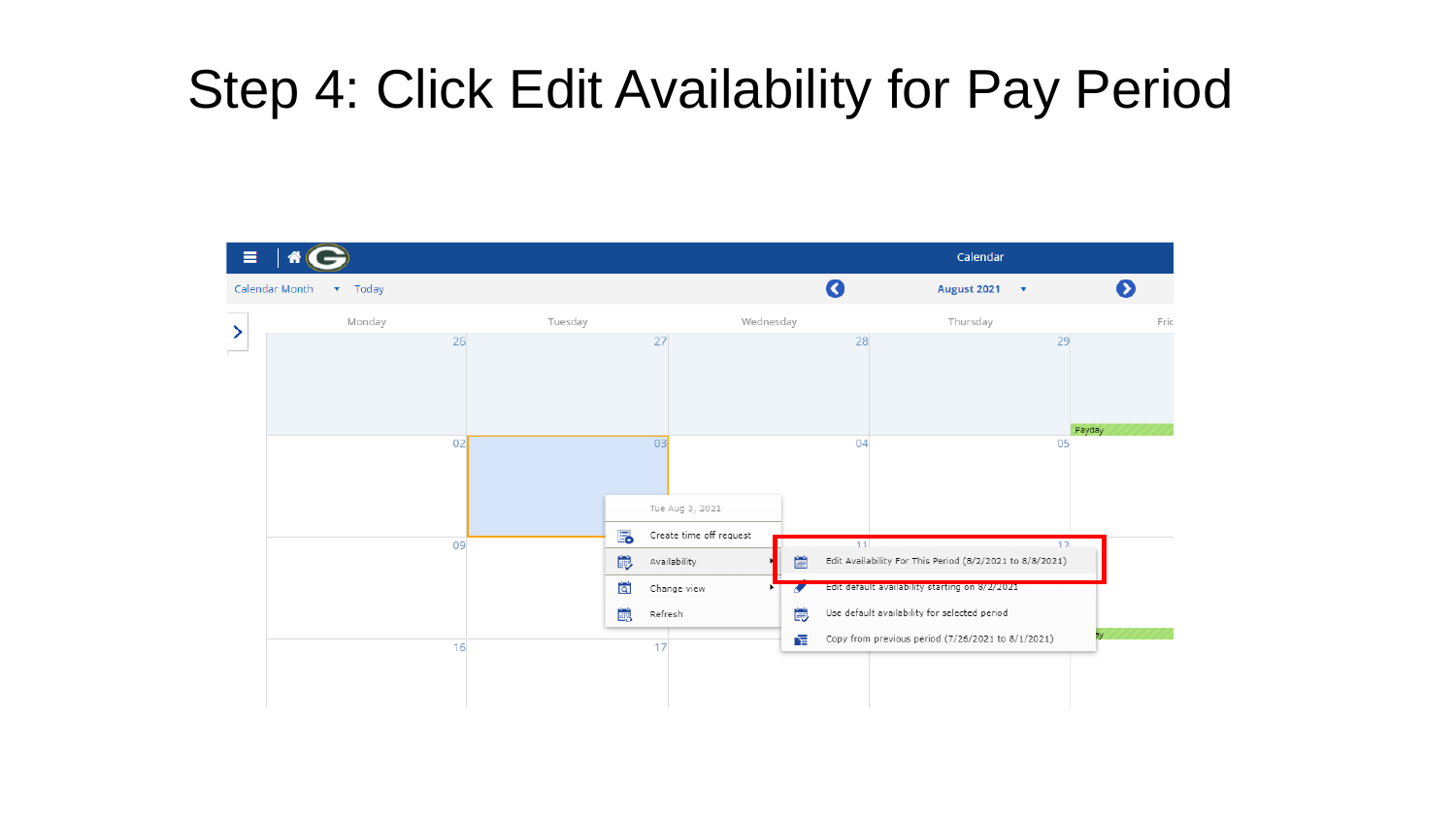### Step 5: Adjust Bars Based on Your Availability

If you need off for an entire day, unclick the blue check mark

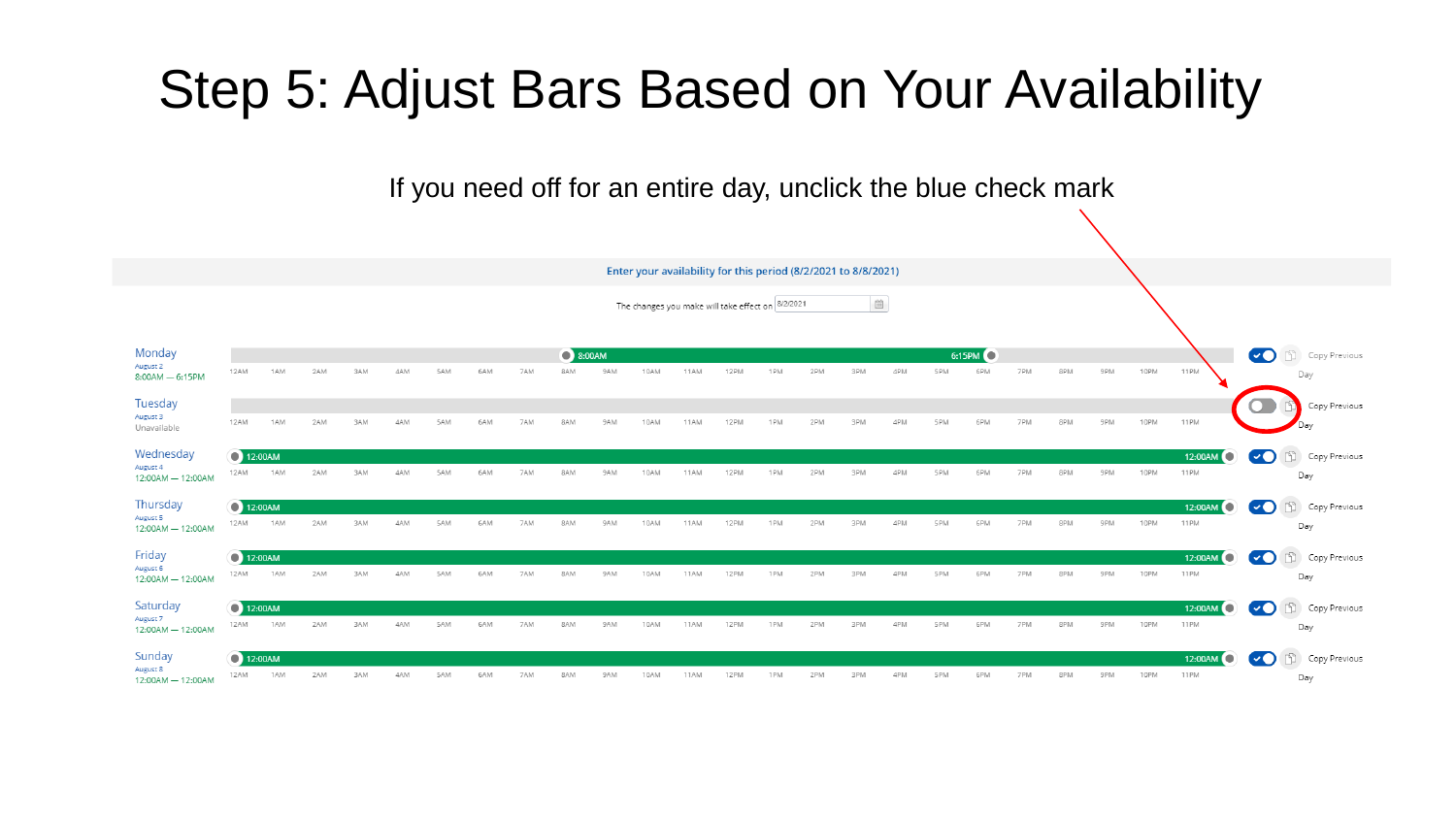### Step 6: To Save Your Changes, Click OK

Enter your availability for this period (8/2/2021 to 8/8/2021)

 $\left[\begin{smallmatrix} 0 & 0 \\ 0 & 0 \end{smallmatrix}\right]$ 

The changes you make will take effect on 8/2/2021

| Monday<br>August 2<br>$8:00AM - 6:15PM$    | 12AM            | 1AM | 2AM | 3AM | 4AM | 5AM        | 6AM        | 7AM | <b>0</b> 8:00 AM<br>8AM | 9AM        | 10AM | 11AM | 12PM | 1PM | 2PM | 3PM | 4PM | <b>SPM</b> | $6:15PM$ $\bigcirc$<br>6PM | 7PM | 8PM | 9PM | 10PM | 11PM                         | $\hfill\ensuremath{\mathbb{D}}$<br>$\bullet$<br>Copy Previous<br>Day |
|--------------------------------------------|-----------------|-----|-----|-----|-----|------------|------------|-----|-------------------------|------------|------|------|------|-----|-----|-----|-----|------------|----------------------------|-----|-----|-----|------|------------------------------|----------------------------------------------------------------------|
| Tuesday<br>August 3<br>Unavailable         | 12AM            | 1AM | 2AM | 3AM | 4AM | <b>5AM</b> | 6AM        | 7AM | 8AM                     | 9AM        | MA01 | 11AM | 12PM | 1PM | 2PM | 3PM | 4PM | 5PM        | 6PM                        | 7PM | 8PM | 9PM | 10PM | 11PM                         | $\mathbb{D}$<br>$\qquad \qquad \qquad \Box$<br>Copy Previous<br>Day  |
| Wednesday<br>August 4<br>12:00AM - 12:00AM | 12:00AM<br>12AM | 1AM | 2AM | 3AM | 4AM | <b>5AM</b> | <b>GAM</b> | 7AM | <b>RAM</b>              | <b>9AM</b> | 10AM | 11AM | 12PM | 1PM | 2PM | 3PM | 4PM | 5PM        | 6PM                        | 7PM | 8PM | 9PM | 10PM | 12:00AM<br>11PM              | $\Box$<br><b>CO</b><br>Copy Previous<br>Day                          |
| Thursday<br>August 5<br>12:00AM - 12:00AM  | 12:00AM<br>12AM | 1AM | 2AM | 3AM | 4AM | 5AM        | 6AM        | 7AM | 8AM                     | 9AM        | 10AM | 11AM | 12PM | 1PM | 2PM | 3PM | 4PM | 5PM        | 6PM                        | 7PM | 8PM | 9PM | 10PM | 12:00AM<br>11PM              | $\Box$<br>$\bullet$<br>Copy Previous<br>Day                          |
| Friday<br>August 6<br>12:00AM - 12:00AM    | 12:00AM<br>12AM | 1AM | 2AM | 3AM | 4AM | 5AM        | <b>6AM</b> | 7AM | <b>RAM</b>              | 9AM        | 10AM | 11AM | 12PM | 1PM | 2PM | 3PM | 4PM | 5PM        | 6PM                        | 7PM | 8PM | 9PM | 10PM | 12:00AM<br>11PM              | $\Box$<br>$\bullet$<br>Copy Previous<br>Day                          |
| Saturday<br>August 7<br>12:00AM - 12:00AM  | 12:00AM<br>12AM | 1AM | 2AM | 3AM | 4AM | 5AM        | 6AM        | 7AM | 8AM                     | 9AM        | 10AM | 11AM | 12PM | 1PM | 2PM | 3PM | 4PM | 5PM        | 6PM                        | 7PM | 8PM | 9PM | 10PM | $12:00AM$ $\bigcirc$<br>11PM | $\Box$<br><b>CO</b><br>Copy Previous<br>Day                          |
| Sunday<br>August 8<br>12:00AM - 12:00AM    | 12:00AM<br>12AM | 1AM | 2AM | 3AM | 4AM | 5AM        | 6AM        | 7AM | 8AM                     | 9AM        | 10AM | 11AM | 12PM | 1PM | 2PM | 3PM | 4PM | 5PM        | 6PM                        | 7PM | 8PM | 9PM | 10PM | 12:00AM<br>11PM              | $\Box$<br>$\bullet$<br>Copy Previous<br>Day                          |
| Optional comment                           |                 |     |     |     |     |            |            |     |                         |            |      |      |      |     |     |     |     |            |                            |     |     |     |      |                              |                                                                      |

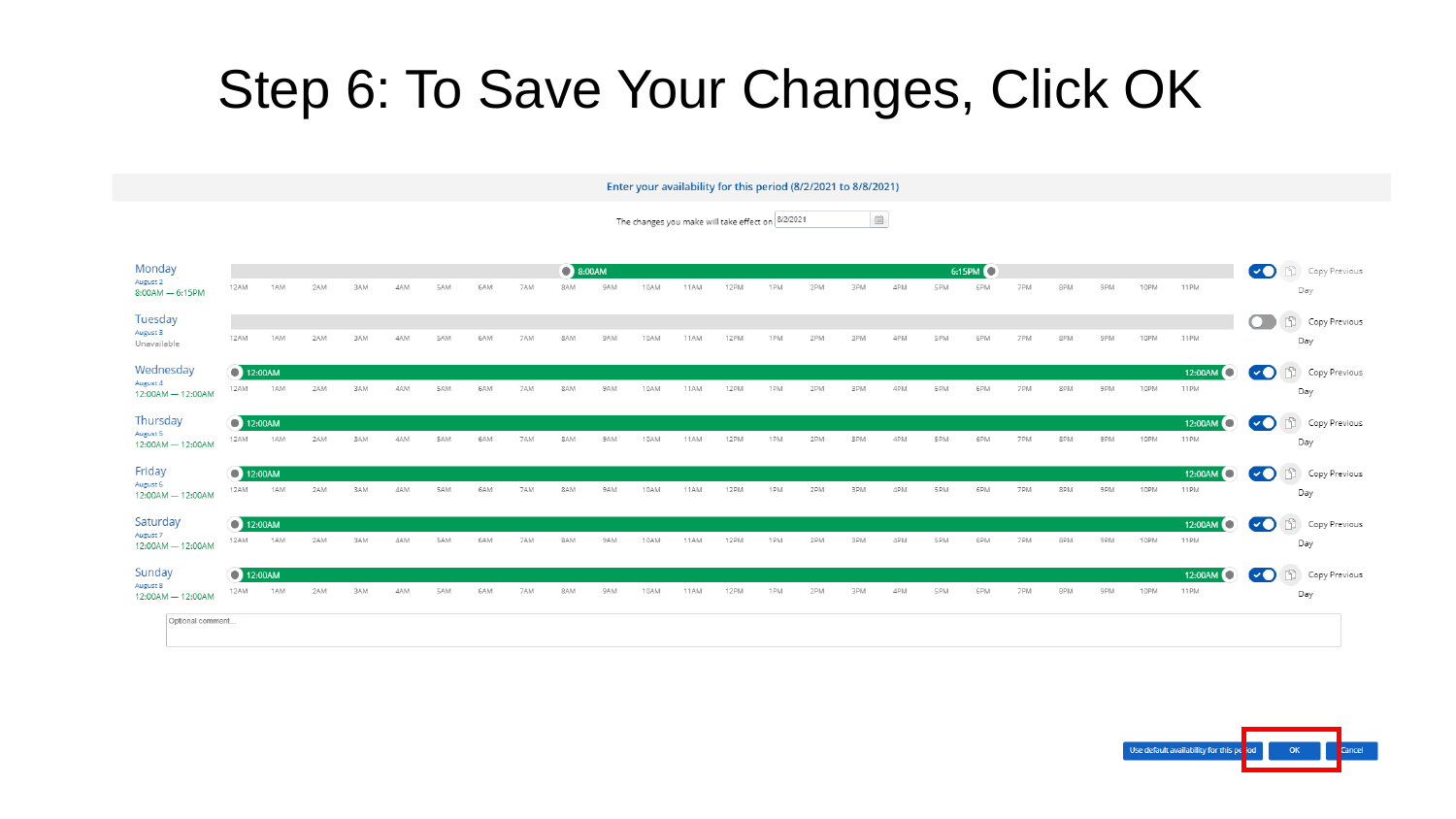## Step 7: Your Calendar Will Then Show Your Availability